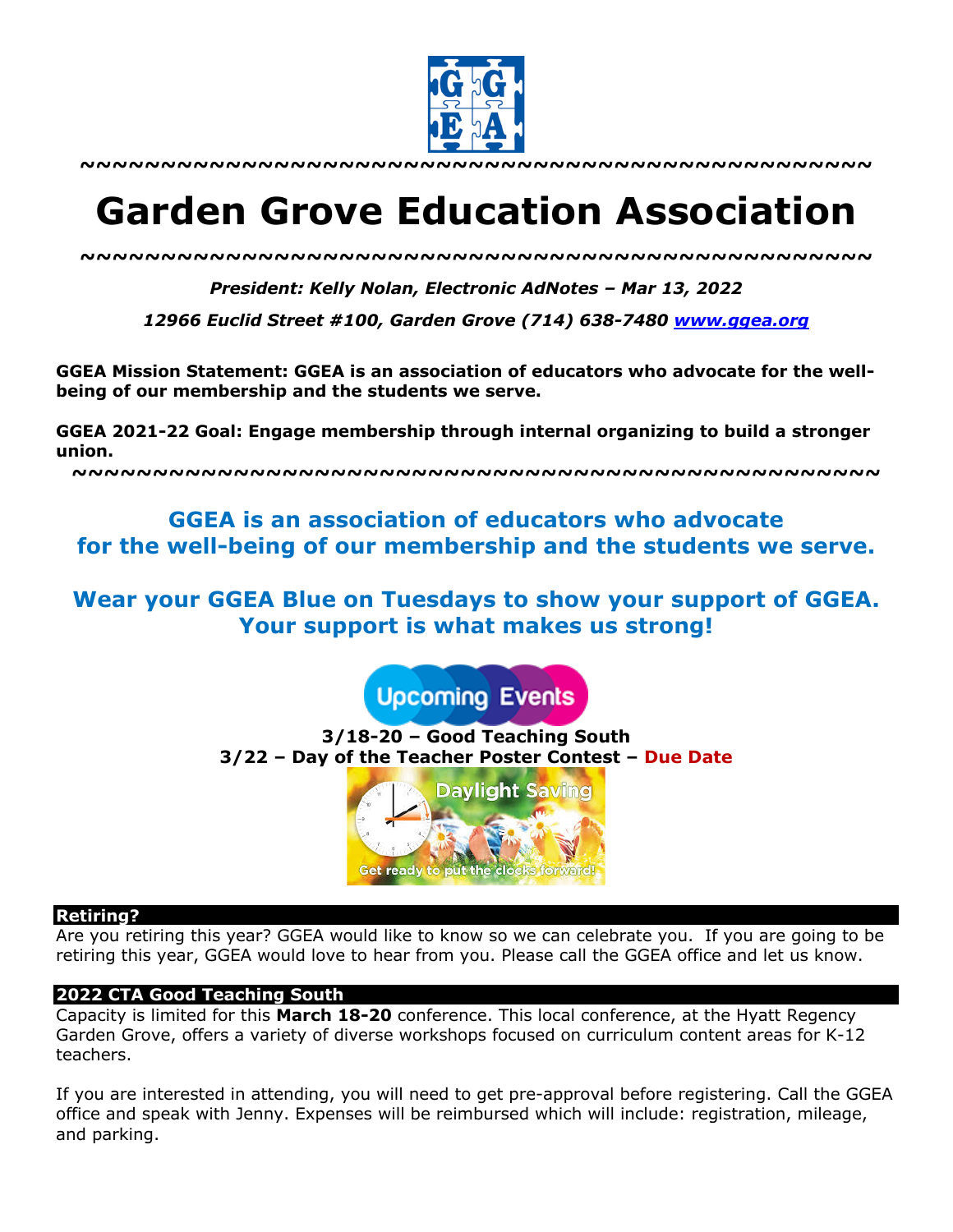# **REMINDER: Pre-approval is needed before registering.**

#### Sessions being offered: **https://custom.cvent.com/C09377798D7343649295E7AB201FFE78/files/a9618726e1614 15f927ef0f329b0a77c.pdf**

# **TK Teacher ECE Units Informational Meeting**

Just in case you didn't see the flyer posted at your site, there will be an informational meeting on March 21st at 3:30 p.m. for those teachers who are interested in teaching TK and only need Early Education Units. This meeting is not eligible for extra duty or PD/stipend pay.

#### Click on the link for more information:

**https://files.constantcontact.com/ea1a5c0d001/14953c09-e733-46dc-8dbb-82f84154ce9e.png**

#### **Day of the Teacher Poster Contest**

GGEA's Community Action Committee is announcing the 2021-2022 Day of the Teacher Poster Contest.

This flyer should already be posted on your site's GGEA bulletin board.

The flyer contains all the necessary information regarding the details and submission of the poster. **Due Tuesday, March 22, 2022.**

# **https://files.constantcontact.com/ea1a5c0d001/9bb960b4-dc20-4405-985f-84e319762736.png**

#### **Region IV Leadership Conference**

*2022 Region IV Leadership Conference* taking place from Friday, April 22 - Sunday, April 24, 2022 at the Hilton Orange County/Costa Mesa.

"This conference, "Fight for the Present, Shape the Future" is centered on the idea that building strong local unions and school site structures through nuts and bolts organizing, including Member and Community Engagement, is the key to a stronger Union. Our ability to connect with every member on school sites around our shared values is the foundation of building the necessary power to continue in our roles as advocates for students, colleagues, the teaching profession and public education in California. Please consider joining your colleagues from across Southern California as we hone the practice of building relationships by developing our skills and knowledge through **multiple course offerings**." For more information: **https://www.cta.org/event/22r4lc**

While registration is now open for the 2022 Region IV Leadership Conference, you must receive prior approval by calling the GGEA office, speak to Jenny, and get on the limited attendee list. Once you are approved, you may register. Since it is a local conference, only the registration fee, mileage, and parking will be reimbursed.

# **https://files.constantcontact.com/ea1a5c0d001/097798f0-400c-4dd1-9401 d136fc68a76a.png**

# **GGEA's Human Rights Committee**

**March is Women's History Month:** Looking for great resources to share with your students for Women's History month? **CTA.org** is a great place to start: **https://www.cta.org/awarenessevents/womens-history-month**. Human Rights invites you to share any lessons or activities you do in your classroom with GGEA by contacting **humanrights@ggea.org**

**2021-2022 Cesar E. Chavez and Dolores Huerta Education Award Program:** CTA wants to recognize "educators and students who demonstrate an understanding of the vision and guiding